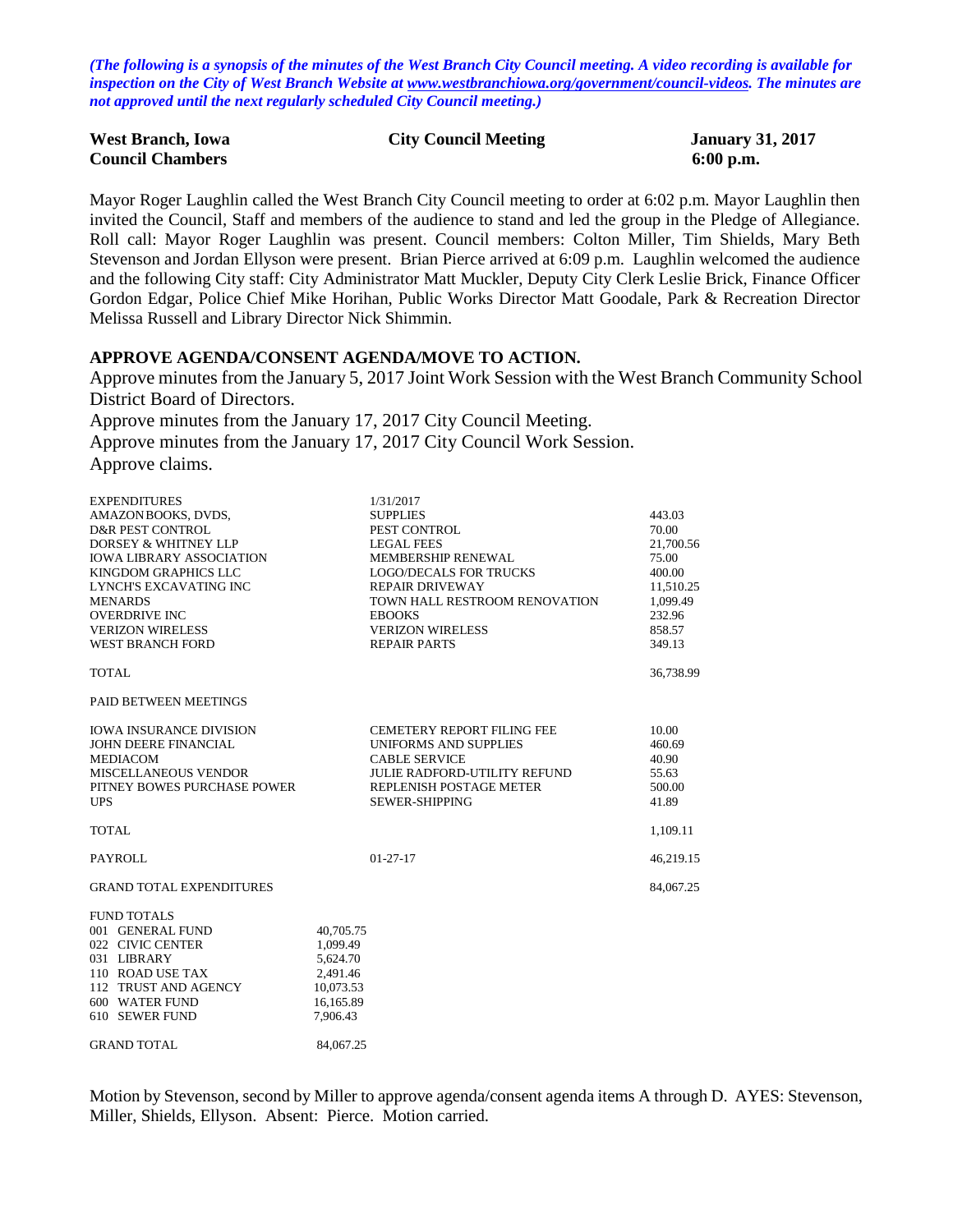#### **COMMUNICATIONS/OPEN FORUM**

Pete Swisher, Superintendent of the National Park gave an update on the summer concert series on the Village Green. He stated the line-up for June has been set and July was in process. He added that this year there would be a lot of variety in hopes to increase attendance. Swisher also mentioned that this event is a cost-shared event with the City of West Branch.

Clara Oleson, resident of West Branch suggested that the city consider a preventative action plan for the recent immigration changes and how that could impact West Branch. Councilperson Stevenson noted that West Liberty could be a resource for the city should the need arise.

#### **PUBLIC HEARING/NON-CONSENT AGENDA**

Accept the resignation of Jan Cretin from the Library Board of Trustees./Move to action. Motion by Ellyson, second by Stevenson to accept the resignation. AYES: Ellyson, Stevenson, Miller, Pierce, Shields. Motion carried.

## Mayor Roger Laughlin - Appointments/Reappointments/Move to action.

Alan Bohanan – West Branch Preservation Commission, Dec. 31, 2018

Karen Suchomel – West Branch Preservation Commission, Dec. 31, 2019

Motion by Shields, second by Miller to approve appointments/reappointments AYES: Shields, Miller, Stevenson, Ellyson, Pierce. Motion carried.

#### Resolution 1560, expressing support for the creation of the Lower Cedar River Watershed Management Authority./Move to action.

Stevenson explained that this is a cooperative effort between the cities, counties and communities to develop a plan to address flooding and water quality issues. Mayor Laughlin said he had been in touch with West Liberty and they were also interested in participating. Stevenson stated that a meeting was scheduled for March 3, 2017. Motion by Stevenson, second by Shields to approve Resolution 1560. AYES: Stevenson, Shields, Miller, Pierce, Ellyson. Motion carried.

#### Pat Callahan – Human Resources Discussion

Muckler announced that he intends to submit his resignation to the Council at the February 6, 2017 Council meeting. He stated that he is committed to completing the FY18 budget, creating a list of projects with contact information and helping Council and staff with a smooth transition. Muckler stated that this was a bitter sweet announcement but is looking forward to his career move. Stevenson thanked Muckler for his service and said she was not surprised that another city was interested in his knowledge and abilities. She suggested that Muckler be given an exit interview to see where the city could make improvements. Laughlin also thanked Muckler and said the he had done a great job and will work with Muckler on the transition.

Pat Callahan of Callahan Municipal Consultants, LLC addressed the council and said he had been contacted by the Mayor and Mayor Pro-tem Miller on assisting the city on the recruitment of a new city administrator. Callahan provided his extensive background in municipal government including serving many years as a city administrator/manager for other Iowa cities. He outlined his recruitment process and said that their involvement would be critical in selecting the city's next administrator. Callahan provided the Council with a list of services that he provides in the recruitment process which can be tailored to suit the city's needs. He provided a standard proposal of services.

## **CITY STAFF REPORTS**

## Finance Director Gordon Edgar – Timing of Health Insurance Policy

Edgar stated that he had been in contact with Wellmark to discuss the possibility of changing the city's renewal date to better coincide the annual budgeting process. Edgar confirmed that changing the renewal date would not affect the current grandfathered plan status or the rates, but would shorten the renewal rates for the upcoming plan year. Council agreed that this would help with the budgeting process and directed Edgar to request the change to February  $1<sup>st</sup>$ .